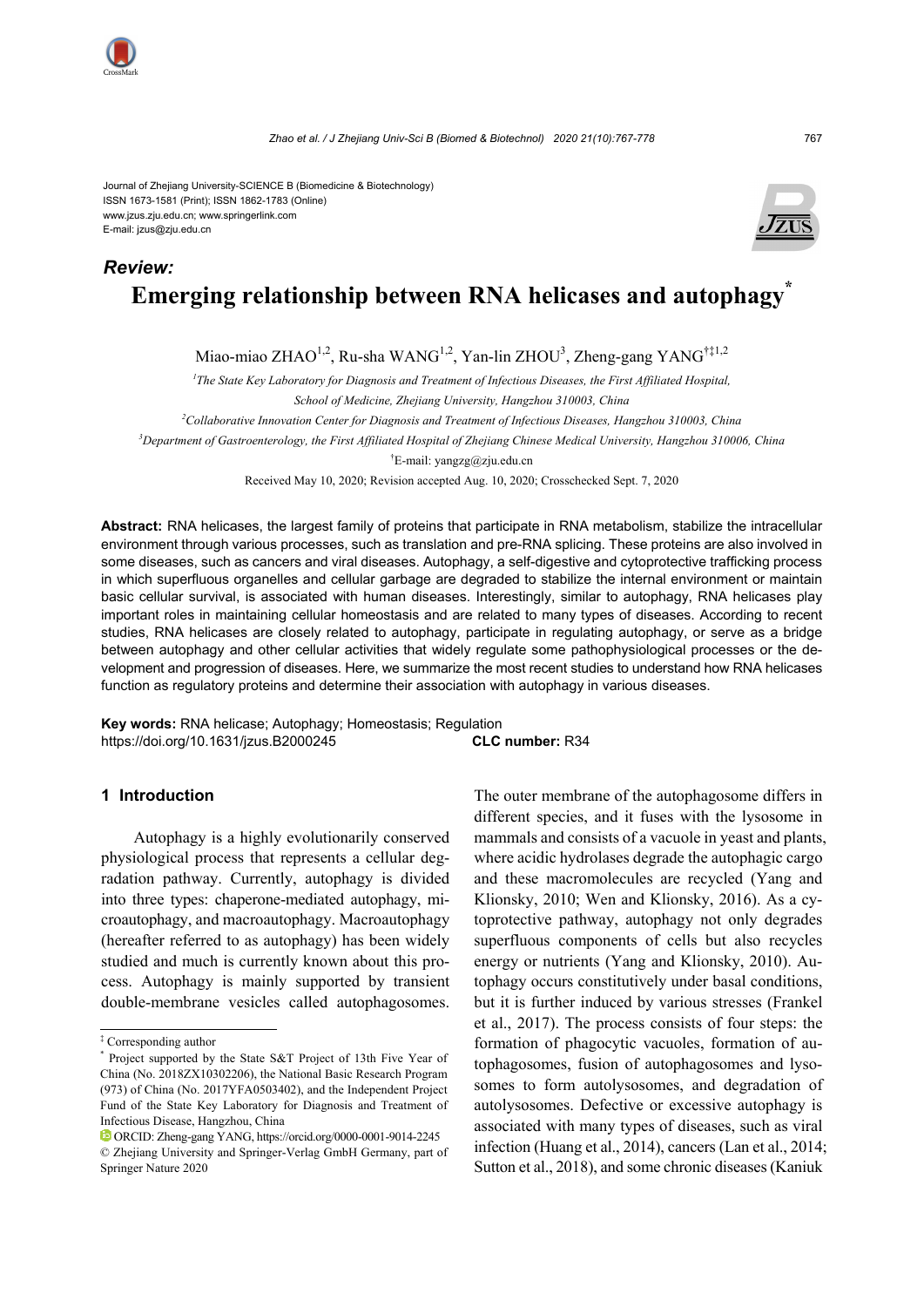et al., 2007; Yang et al., 2010; Su et al., 2017). In addition, mitophagy is a selective type of autophagy that targets mitochondria, and it is involved in innate response (Wang and Klionsky, 2011), inflammation (Zhou et al., 2011), and neuronal diseases (Teodorof-Diedrich and Spector, 2018; Corti, 2019; Wang et al., 2019).

RNA helicases play vital roles in maintaining cellular homeostasis, where they are involved in disposing nucleic acids and their related complex proteins (Hardwick and Luisi, 2013). On the one hand, RNA helicases that regulate endogenous RNAs are divided into six superfamilies (SF1 to SF6) based on their conserved sequences and structures (Gorbalenya and Koonin, 1993; Singleton et al., 2007). The majority of RNA helicases belong to the SF2 superfamily, which is composed of DEAD (Asp–Glu–Ala–Asp)-box RNA helicases and the related DEAH (Asp–Glu–Ala– His), DE*x*H and DE*x*D RNA helicases (Hardwick and Luisi, 2013). All members of the DEAD family possess a conserved amino acid motif (Asp–Glu–Ala–Asp) and have NTPase activity. DEAD-box and DEAH-box proteins are the largest family of RNA helicases in humans (Jankowsky, 2011; Linder and Jankowsky, 2011; Putnam and Jankowsky, 2013; Jarmoskaite and Russell, 2014; Leitão et al., 2015; Ozgur et al., 2015). These proteins contain nine highly conserved motifs (designated Q, I, Ia, Ib, II, III, IV, V, and VI) (Rocak and Linder, 2004; Tuteja and Tuteja, 2004; Linder, 2006) and two characteristic tandem RecA domains that are mainly involved in adenosine 5'-triphosphate (ATP) binding and hydrolysis, and their structures are conserved among these enzymes (Jankowsky, 2011; Linder and Jankowsky, 2011; Putnam and Jankowsky, 2013; Jarmoskaite and Russell, 2014; Leitão et al., 2015; Ozgur et al., 2015). On the other hand, exogenous RNAs are regulated by retinoic acid-inducible gene I (RIG-I)-like receptors (RLRs), which belong to the RNA helicase family. Three types of RNA helicases have been reported to recognize exogenous RNAs: DEAD-box helicase 58 (DDX58)/RIG-I, interferon (IFN) induced with helicase C domain 1 (IFIH1)/ melanoma differentiation-associated 5 (MDA5), and laboratory of genetics and physiology 2 (LGP2). These three RNA helicases are implicated in viral doublestranded RNA (dsRNA) recognition and the modulation of the immune response. Specifically, RIG-I and MDA5 both contain N-terminal caspase activation

and recruitment domains (CARDs) and control downstream signal transduction (Rodriguez et al., 2014; Chan and Gack, 2015). However, LGP2 lacks a CARD and mainly plays an auxiliary or suppressive role in RNA virus responses. Therefore, RNA helicases play vital roles in RNA metabolism. In addition to participating in regulating the level of gene transcription, RNA helicases are also implicated in human diseases, such as various types of tumors (Ito et al., 2017; Jing et al., 2018; Xu et al., 2018; Zhang et al., 2019) and viral diseases (Santiago et al., 2014; Wang et al., 2015; Pattabhi et al., 2019).

Disorders of autophagy and RNA helicases disrupt the balance of cellular homeostasis. However, the mechanisms of autophagy and RNA helicases are elusive. The interplay between autophagy and RNA helicases in many physiological or pathological processes has been reported in recent studies (Yang et al., 2013; Chan and Gack, 2015; Hu et al., 2015; Zhang ZX et al., 2016; Kim et al., 2017; Jin and Cui, 2018; Zhou et al., 2018; Zhang H et al., 2019). In this review, we focus on the molecular mechanisms linking RNA helicases and autophagy and also discuss the interplay between RNA helicases and autophagy in tumorigenesis and antiviral responses in humans.

## **2 Regulation of autophagy by RNA helicases in different stages**

DEAD-box RNA helicases have been shown to play a mechanical role in RNA metabolism, such as RNA splicing and RNA decay. However, recent studies have focused on how RNA helicases regulate autophagy at different stages. Autophagy contributes to the removal of cellular waste and saves energy to ensure survival when cells are under stress. In fact, this effect is similar to the function of RNA helicases in regulating RNA metabolism. Both RNA helicases and autophagy supervise and execute cellular regulation. In this section, we discuss evidence that RNA helicases closely regulate autophagy (Fig. 1).

## **2.1 DEAD-box helicases regulate autophagy by modulating the transcription of autophagy-related genes**

DDX6 is a member of the DEAD-box helicase family, and its homologues in *Saccharomyces cerevisiae*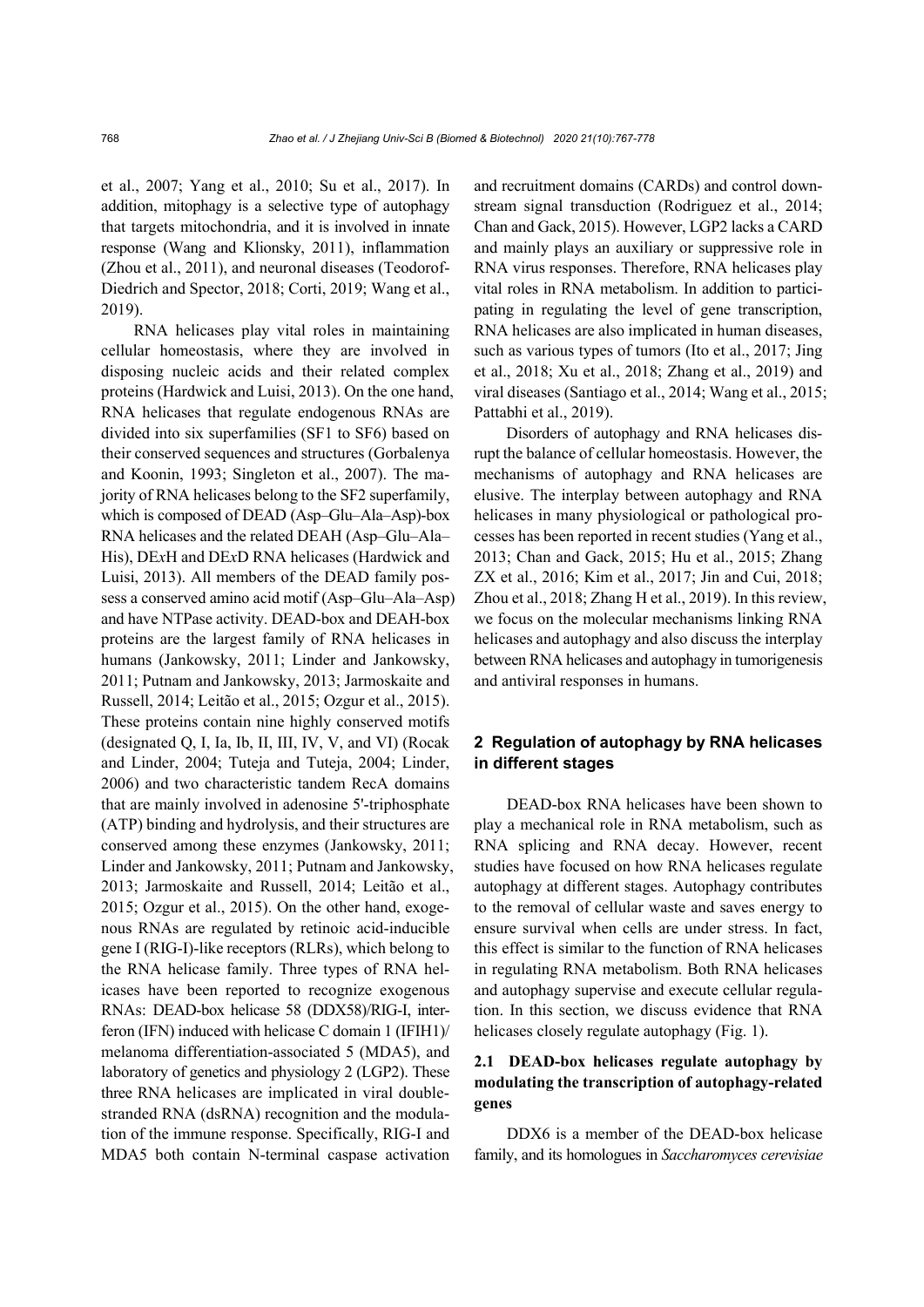



DEAD (Asp–Glu–Ala–Asp)-box helicase 6 (DDX6) suppresses autophagy by degrading autophagy-related (ATG) protein messenger RNAs (mRNAs) when nutrients are adequate. DDX5 interacts with p62 to inhibit mammalian target of rapamycin (mTOR) and then activate autophagy. DDX17 reduces the expression of *Beclin1* by increasing miR-34-5p and miR-5195-3p expression. DDX53 promotes autophagy by increasing the expression of ATG5 and then increasing the conversion of microtubule-associated protein 1 light chain 3-I (LC3-I) to LC3-II. TRAF6: tumor necrosis factor (TNF) receptor-associated factor 6; P: phosphorylation; Dcp2: decapping enzyme; UTR: untranslated region

and *Cryptococcus neoformans*, Dhh1 and Vad1, respectively, were shown to participate in messenger RNA (mRNA) decapping in a previous study (Presnyak and Coller, 2013). A conserved mechanism was identified, in which DDX6 and its homologues mediate mRNA degradation-regulated autophagy with the decapping enzyme Dcp2 (Hu et al., 2015). Dhh1 and Dcp2 coordinately repress the transcriptome of autophagy-related genes in *S. cerevisiae*, which is consistent with the actions in *C. neoformans* controlled by Vad1. More importantly, the transcripts of autophagy-related protein 8 (*ATG8*) were obviously degraded by Vad1 upon nutrient repletion. In addition, target of rapamycin (TOR)-dependent phosphorylation of Dcp2 played a crucial role in this mechanism. The pathway of Dhh1/Vad1-mediated suppression of autophagy was also detected in mammalian cells and was controlled by the mammalian homologue DDX6 (Hu et al., 2015). However, this process was reversed under starvation conditions, which led to mRNA accumulation and autophagy activation (Hu et al., 2015). In addition, the modulation of fungal virulence and the mammalian inflammasome by this conserved mechanism (Hu et al., 2015) indicated the possibility of studying autophagy-related pathological processes.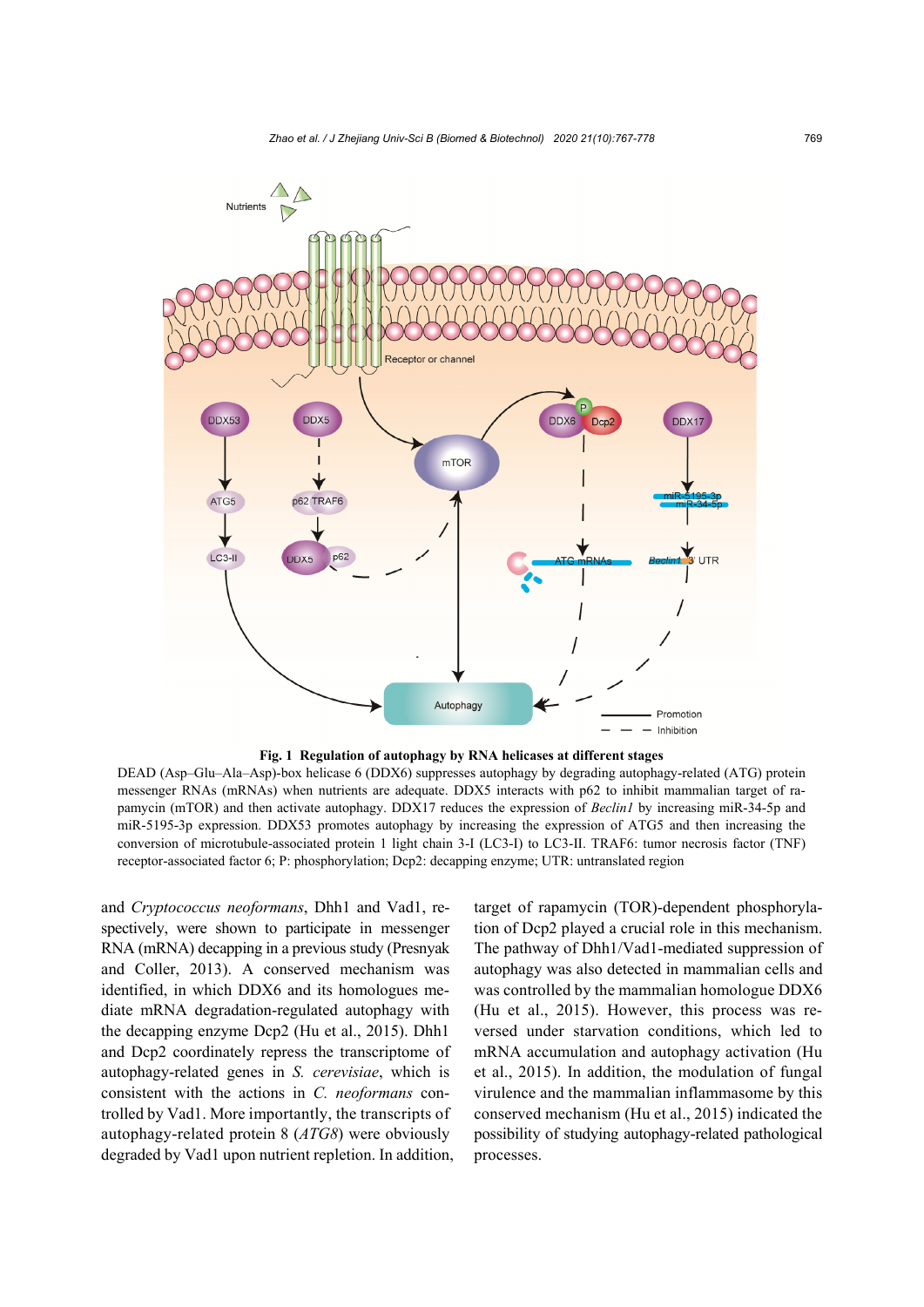DDX53 (also known as cancer antigen cancerassociated gene (CAGE))-mediated processes associated with RNA helicase activity are preferentially activated in various tumors, such as gastric and haematological malignancies, and are involved in DNA hypomethylation in the angiogenesis of cancers (Cho et al., 2002; van Tongelen et al., 2017). First, small interfering RNA (siRNA)-mediated knockdown of DDX53 reduces the levels of ATG5–ATG12, microtubule-associated protein 1 light chain 3 (LC3)-I/II, and pBeclin1Ser15 on western blot (Kim et al., 2017). Then, the punctate pattern of LC3-I/II is decreased following the depletion of DDX53 (Kim et al., 2017). These results suggest a positive role for DDX53 in autophagy. More important, DDX53 directly increases the transcription of ATG5 by binding to ATG5 promoter sequences in breast cancer cells, and this process is inhibited by miR-200b or miR-217 (Kim et al., 2017). ATG5 plays a crucial role in the conversion of LC3-I to LC3-II and participates in the formation of autophagosomes. In addition, a decrease in DDX53 levels induces breast cancer cell resistance to chloroquine (an inhibitor of autophagy) treatment (Kim et al., 2017). In summary, DDX53 positively regulates autophagy by increasing ATG5 expression in breast cancer cells (Kim et al., 2017).

## **2.2 DEAD-box helicases suppress autophagy by decreasing the post-transcription of** *Beclin1* **through evaluating microRNAs**

DDX17 contains a typical DEAD sequence important for ATP-dependent hydrolysis (Zhang et al., 2016) and is involved in RNA metabolism particularly in microRNA (miRNA) biogenesis (Kao et al., 2019). DDX17 is obviously increased in human glioblastoma cell lines compared to that in control cells, and the silencing of DDX17 increases the accumulation of green fluorescent protein (GFP)-LC3 in glioma cells (Zhang et al., 2016). Overexpression of DDX17 leads to increased miR-34-5p and miR-5195-3p expression in glioma cells, which target the 3'-untranslated region (UTR) of *Beclin1* to repress its expression. *Beclin1* is a core protein in autophagy, which participates in the early stage of autophagosome formation. Based on these results, DDX17 represses autophagy by targeting the post-transcriptional modification of Beclin1, which is regulated by miR-34-5p and miR-5195-3p in glioma cells (Zhang et al., 2016).

## **2.3 DEAD-box helicases promote autophagy by regulating autophagy proteins**

DDX5 induces autophagy in hepatocytes by interacting with the autophagy protein sequestosome 1  $(SQSTM1)/p62$  (Zhang et al., 2019). p62 is a multifunctional protein related to cellular growth (Moscat et al., 2016), which directly participates in autophagy. DDX5 induces autophagy by interfering with the binding of p62 to tumor necrosis factor (TNF) receptorassociated factor 6 (TRAF6) (Zhang et al., 2019). The K63-type of polyubiquitination of mammalian target of rapamycin (mTOR) is involved in the stimulation of mTOR complex 1 (mTORC1) by the p62/TRAF6 complex, and TRAF6 knockdown dramatically increases LC3-II levels, indicating that this complex negatively regulates autophagy (Linares et al., 2013). Interestingly, DDX5 promotes autophagy after it induces the dissociation of the p62/TRAF6 complex, because the function of the N-terminus of DDX5 is independent of its RNA binding and helicase activity. Moreover, overexpression of DDX5 reduces the association of p62 with TRAF6 (Zhang et al., 2019). DDX5 also interacts with p62 through its TRAF6 binding site (TBS). Thus, DDX5 plays a role in the competitive inhibition of the TRAF6 interaction with p62. Moreover, p62 is a target of DDX5-stimulated autophagy. In summary, DDX5 promotes autophagy by interacting with p62 and decreasing p62/TRAF6 binding to inhibit mTOR. Another novel role for DDX5 in promoting autophagy to inhibit liver cancer that does not require its canonical function has also been investigated (Zhang et al., 2019). Therefore, DEAD-box helicases might function as regulators by interacting with other proteins rather than enzymes.

In addition to DDX5, Dhh1, which is a homologue of DDX6 in *S. cerevisiae*, promotes autophagy based on the translation of autophagy proteins during nitrogen starvation (Liu et al., 2019). Dhh1 coordinates with Dcp2 to repress autophagy by degrading ATG mRNAs, particularly ATG8 transcripts, which has been further discussed in a previous study (Hu et al., 2015). According to a novel study, Dhh1 positively regulates autophagy by increasing the translation of Atg1 and Atg13 under nitrogen-starvation conditions (Liu et al., 2019). Atg1 and Atg13 proteins are essential components of a kinase complex that is sensitive to upstream nutrient signals and initiates autophagy (Duprez et al., 2009; Ravikumar et al.,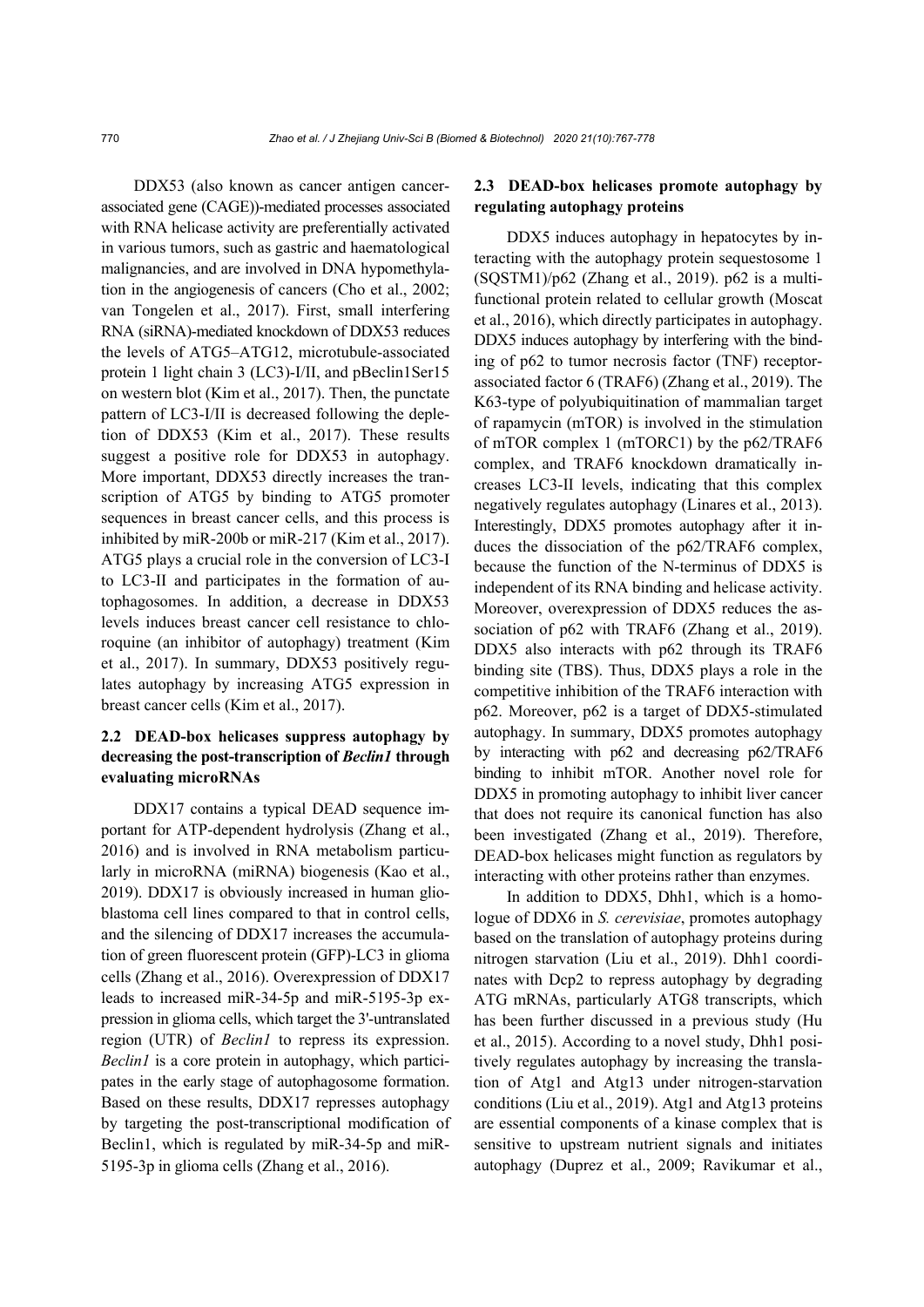2010). Furthermore, the mechanism by which Dhh1 modulates autophagy requires structured regions in the open reading frames (ORFs) of Atg1 and Atg13 mRNAs and the helicase activity of Dhh1 under nitrogen-starvation conditions (Liu et al., 2019). In addition, eukaryotic translation initiation factor 4E (EIF4E)-associated protein 1 (Eap1), a TOR-regulated EIF4E-binding protein, is involved in the process of Dhh1-induced autophagy upon nitrogen starvation and promotes the translation of Atg1 and Atg13 (Liu et al., 2019).

In summary, DEAD-box helicases exert different effects on regulating autophagy and function by activating different pathways in different stages. Other members of this family require further study, and the potential functions of their relationships with autophagy in autophagy-related diseases require further discussion.

## **3 RNA helicases associated with autophagy upon exogenous stimuli**

Except directly regulating autophagy, the roles of some RNA helicases in autophagy are unclear, but these proteins regulate autophagy upon exposure to exogenous stimuli.

MDA5 mainly plays a role in recognizing exogenous RNAs, particularly viral RNAs, to activate innate immune responses, and it is particularly sensitive to dsRNA (Takeuchi and Akira, 2008; Rodriguez et al., 2014). MDA5 drives autophagosome formation following the exposure of melanoma cells to  $[pIC]^{PEI}$ (the dsRNA mimic polyinosinic-polycytidylic acid (pIC) coadministered with polyethyleneimine (PEI) as a carrier) (Tormo et al., 2009; Inao et al., 2012). Specifically, the transfection of melanoma cells with [pIC]<sup>PEI</sup> substantially activates MDA5 and stimulates autophagy and cell death in melanoma (Fig. 2). Both MDA5 activation and autophagy are required for [pIC]<sup>PEI</sup>-mediated cell death. Importantly, MDA5 participates in the focal aggregation of LC3 in melanoma cell lines stimulated with  $[pIC]^{PEI}$ , revealing the role of MDA5 in  $[pIC]^{PEI}$ -induced autophagy (Tormo et al., 2009). In summary, this study showed that MDA5 participates in  $[pIC]^{PEI}$ -induced autophagy and leads to melanoma cell death. However, further studies are required to determine whether it possesses the

ability to directly induce autophagy and to identify the specific target. Another exogenous stimulant, carbonyl cyanide *m*-chlorophenylhydrazone (CCCP, a mitochondrial protonophore), interacts with MDA5 (Xu et al., 2016). Knockdown of MDA5 led to reduced autophagy in CCCP-stimulated cells, indicating that MDA5 promotes autophagy in response to CCCP stimulation (Xu et al., 2016).

Overall, MDA5 has been verified to be implicated in  $[pIC]^{PEI}$ -induced autophagy and is activated upon CCCP stimulation. Although its precise role in directly inducing autophagy remains elusive, current research suggests that the role of MDA5 in autophagy triggered by exogenous stimuli is not its main function and that it may function as an RNA sensor under some conditions. MDA5 is considered to serve as a bridge between autophagy and innate immunity, which is a novel function that requires additional study.

## **4 Interplay between RNA helicase and autophagy in various diseases**

#### **4.1 Virus-induced autophagy regulates the expression of RNA helicases in viral infections**

Autophagy is induced by various types of viral infections, and two aspects are important to consider regarding viruses and autophagy. First, autophagy benefits some viruses, such as hepatitis C virus (HCV) (Fang et al., 2017). RNA helicases play a vital role in antivirus immune responses by recognizing virus components and then activating innate immunity or specific responses in humans. RNA helicases have been reported to serve as a bridge to autophagy for viruses, although the precise function requires further elucidation. In this section, we summarize recent studies on this topic and discuss new directions for investigating RNA helicases and autophagy in viral diseases.

Based on emerging studies, autophagy is involved in the antiviral function of RNA helicases. RIG-I (DDX58) is the most important RNA helicase and its antiviral effects are mediated by the RLR signalling pathway. In most cases, the RLR pathway is induced as a defence against viral infection via the activation of mitochondria-associated antiviral signalling (MAVS) (Kato et al., 2005), promoting the expression of downstream genes. MAVS was recently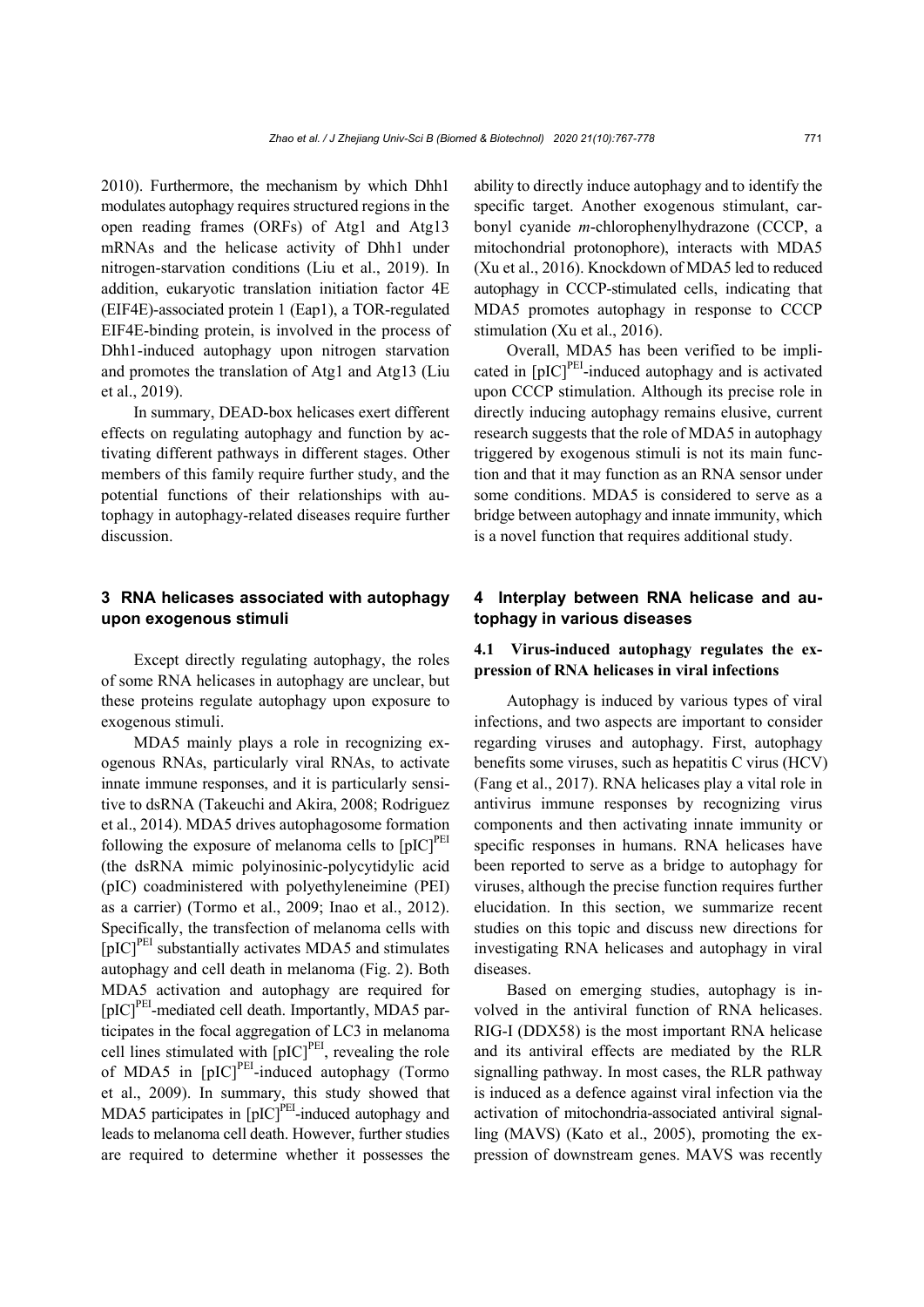shown to link autophagy to antiviral effects via the RLR signalling pathway. RIG-I (DDX58) plays a significant role in the RLR signalling pathway (which is involved in viral RNA binding and immune activation) (Kato et al., 2005; Melchjorsen et al., 2005). According to recent data, autophagy is potently stimulated upon RLR activation by dsRNA transfection (Yang et al., 2013). Indeed, the transfection of mesenchymal stem cells (MSCs) with dsRNA activates RLRs, which obviously induces LC3 conversion (Yang et al., 2013). This phenomenon suggests an interaction between RIG-I and autophagy during RLR activation.

Severe fever caused by thrombocytopenia syndrome virus (SFTSV) is a type of RNA virus with a nonstructural protein (NS) that induces the formation of vesicles and inhibits the activation of type I IFN responses by RIG-I (Santiago et al., 2014). Some specific cytoplasmic vehicles are induced by RNA viruses that have a similar morphology and function to autophagosomes (Miller and Krijnse-Locker, 2008). Interestingly, the number of autophagosomes is substantially increased following SFTSV infection and the NS-induced vesicles have been shown to colocalize with GFP-LC3 (Santiago et al., 2014). However, the inhibition of RLR proteins by these structures is not influenced by defects in autophagy. Accordingly, these particular vesicles are considered to be unconventional autophagosomes that participate in the resistance to host responses (Santiago et al., 2014). Overall, both autophagosomes and NS-induced vesicles are generated upon SFTSV infection, and the two structures commonly sequester RIG-I and its RLR signalling adaptors (Santiago et al., 2014). Thus, autophagy may promote SFTSV infection by digesting RIG-I. In addition to SFTSV, several viruses, such as classical swine fever virus (CSFV) and the Edmonston strain of the measles virus (MV-Edm), induce autophagy to inhibit RIG-I during the process of infection (Xia et al., 2014; Pei et al., 2016). Moreover, a similar inhibitory effect has been observed in cells infected with some viruses, such as MV-Edm. MV-Edm-induced autophagy decreases the levels of cytokines that inhibit virus infections (Xia et al., 2014) and the levels of RLRs are reduced during ATG5-induced autophagy after an infection (Xia et al., 2014). In summary, autophagy controls innate immune responses in infected cells by attenuating the

positive feedback from RLR signalling (Xia et al., 2014). Moreover, the innate immune response to MV-Edm infection is reduced by SQSTM1-mediated mitophagy but not macroautophagy. Taken together, RNA helicases are regulated by virus-induced autophagy.

The ability of the host cell to resist viral infection requires the normal functioning of the RLR pathway and autophagy. Indeed, these two mechanisms are closely associated. Autophagy plays a vital role in viral replication in host cells and the inhibition of RLR signalling. Many viruses may have evolved to encode genes that block RLR signalling by activating autophagy in host cells (Fig. 2).

Based on these results, the ultimate goal of RNA helicase regulation by virus-induced autophagy is to escape from host attack, thereby favouring replication. Interestingly, HCV and several arboviruses require autophagy to survive in host cells (Becher et al., 2003; Fang et al., 2017). Thus, virus-induced autophagy exerts completely opposite effects on the virus and host. In summary, the termination of virus-induced autophagy ensures viral replication in host cells by suppressing RNA helicases.

## **4.2 Autophagy inhibits the antiviral immune response by degrading RIG-I or its adaptors**

The host immune system must be activated to clear viruses. However, as excess immune activation is harmful, tight control is required. In this section, we summarize the effect of the interplay between RNA helicases and autophagy on the cellular immune response to a viral infection (Fig. 2).

RIG-I (DDX58) and MDA5, which are major components of the RLR signalling pathway, play pivotal roles in resisting RNA virus-induced immune activation (Loo and Gale, 2011). The two CARDs in RIG-I and MDA5 activate MAVS, which promotes the secretion of type I IFN and related inflammatory cytokines. The C-terminal regulatory domain (CTD) of RIG-I mainly binds to viral RNAs. Emerging evidence has suggested that type I IFN signalling is inhibited by the autophagy-mediated degradation of RIG-I or its adaptors (Jounai et al., 2007; Du et al., 2018; Jin and Cui, 2018). Some adaptors, such as bone marrow stromal cell antigen 2 (BST2)/tetherin, function as negative regulators of the response to various viruses and antiviral immunity (Jin and Cui, 2018). BST2 inhibits DDX58-mediated type I IFN at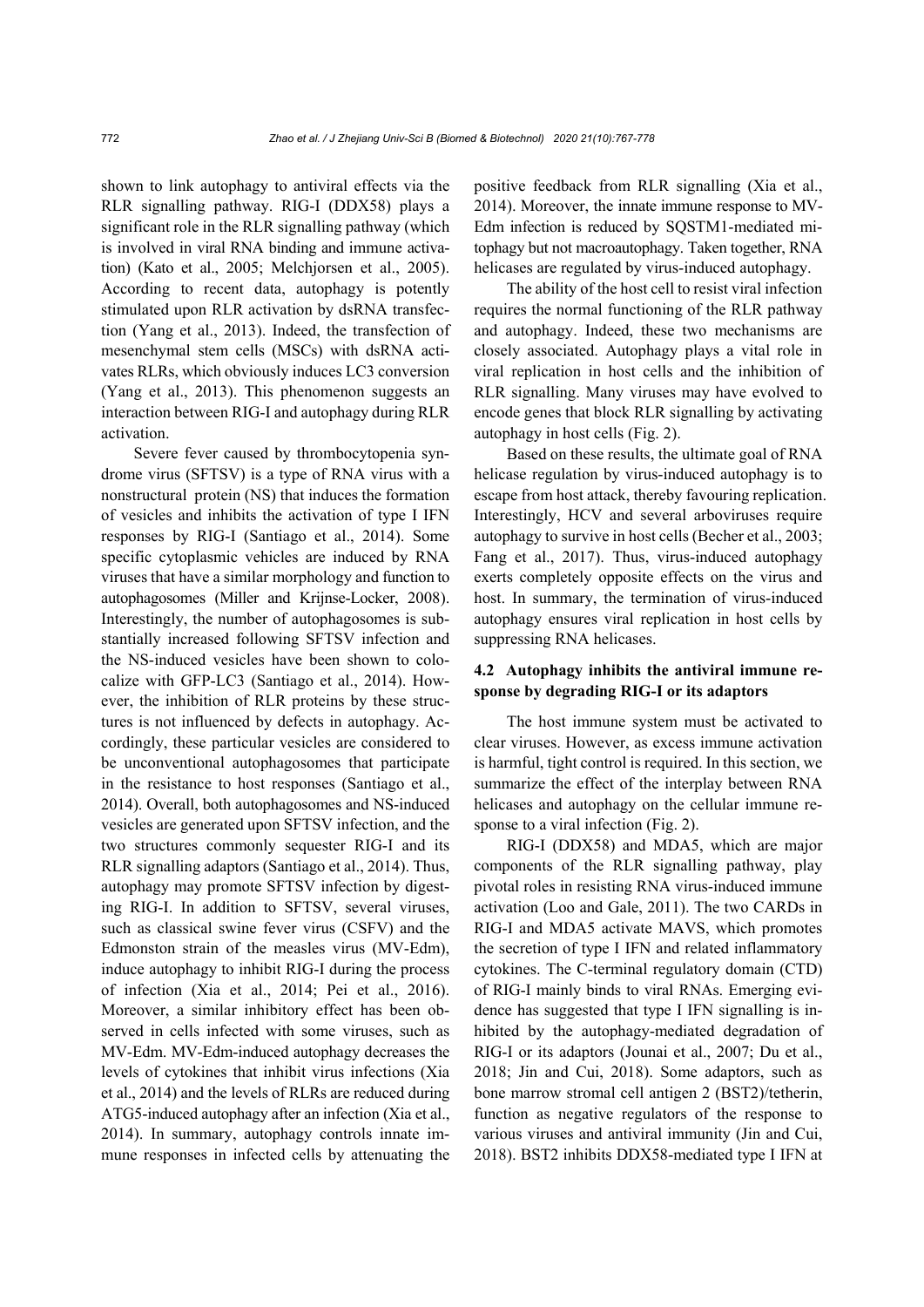the late stage of infection by promoting MAVS degradation in association with calcium binding and coiled-coil domain-containing protein 2 (CALCOCO2) directed autophagy (Jin and Cui, 2018). Other adaptors, such as leucine-rich repeat containing protein 25 (LRRC25), another inhibitor of type I IFN signalling, promote interaction between RIG-I and the autophagic receptor p62 through IFN-stimulated gene 15 (ISG15), thereby mediating the degradation of RIG-I in autophagy (Du et al., 2018). Therefore, some cellular proteins can lead to the autophagy-mediated degradation of RIG-I or its adaptors to prevent immune activation in the host upon viral infection.

In addition to suppressing RLR signalling, the absence of autophagy leads to substantially increased levels of RLR signalling and increases the production of type I IFN in mouse embryonic fibroblasts (MEFs) (Jounai et al., 2007; Tal et al., 2009; Ke and Chen, 2011). The Atg5–Atg12 conjugate was found to regulate the RIG-I pathway and recognize vesicular stomatitis virus (VSV) in MEFs (Tal et al., 2009). Both Atg5 and Atg12 are autophagy-related proteins that participate in the formation of autophagosomes. While pIC stimulates primary macrophages, IFN- $\alpha$ and interleukin-6 (IL-6) levels are increased in Atg5<sup> $-/-$ </sup> macrophages, indicating the amplification of RLR signalling in both MEFs and macrophages in the absence of autophagy (Ke and Chen, 2011). Thus, RLR signalling is prolonged in the absence of autophagy. In fact, these phenomena further confirm that autophagy negatively regulates RIG-I and its adaptors.

Although RIG-I-induced activation of the immune response and the regulation of autophagy occur separately, their consequences are tightly connected. In the absence of autophagy, the RLR pathway is amplified, indicating that autophagy is indispensable and strongly governs DDX58-mediated type I IFN signalling by RNA helicases upon viral infection. DDX58 may serve as an intersection between autophagy and antiviral immune responses, which warrants further analysis. The interplay between this RNA helicase and autophagy might be a target of developing new antiviral drugs.

#### **4.3 RNA helicases are related to autophagy in cancer**

The interplay between RNA helicases and autophagy is also involved in tumorigenesis, representing a possible therapeutic target for the resistance to cancer treatment (Fig. 2).



#### **Fig. 2 RNA helicase and autophagy associated with cell death or diseases**

DEAD-box RNA helicases directly regulate autophagy, which can be relevant to drug tolerance of cancer and tumorigenesis such as HCC and glioma. Virus-induced autophagy and other immune inhibitor-induced autophagy repress RIG-I, which benefits to viral replication and immune responses.  $[pIC]^{PEI}$ -induced autophagy is associated with MDA5, which contributes to cell death. DEAD: Asp– Glu–Ala–Asp; HCC: hepatocellular carcinoma; RIG-I: retinoic acid-inducible gene I;  $[pIC]^{PEI}$ : the double-stranded RNA (dsRNA) mimic polyinosinic-polycytidylic acid (pIC) coadministered with polyethyleneimine (PEI) as a carrier; MDA5: melanoma differentiation-associated 5; BST2: bone marrow stromal cell antigen 2; LRRC25: leucine-rich repeat containing protein 25; RLR: RIG-I-like receptor

DDX5 is expressed at low levels and autophagy is impaired in hepatocellular carcinoma (HCC). DDX5 promotes autophagy by interacting with p62 to inhibit mTOR (Zhang et al., 2019). p62 is not only related to autophagy but is also involved in many types of human cancers, such as HCC. Moreover, DDX5 attenuates p62 accumulation and suppresses tumorigenesis. A low level of DDX5 expression is associated with a poor prognosis for patients with HCC (Zhang et al., 2019). In general, DDX5 is a pivotal protein linking autophagy and HCC, which promotes autophagy in HCC to inhibit tumorigenesis. In addition, the function of DDX5 has also been discussed in other malignant tumors such as oesophageal cancer (Ma et al., 2017), gastric cancer (Sha et al., 2018), and breast cancer (Hashemi et al., 2019). However, the mechanism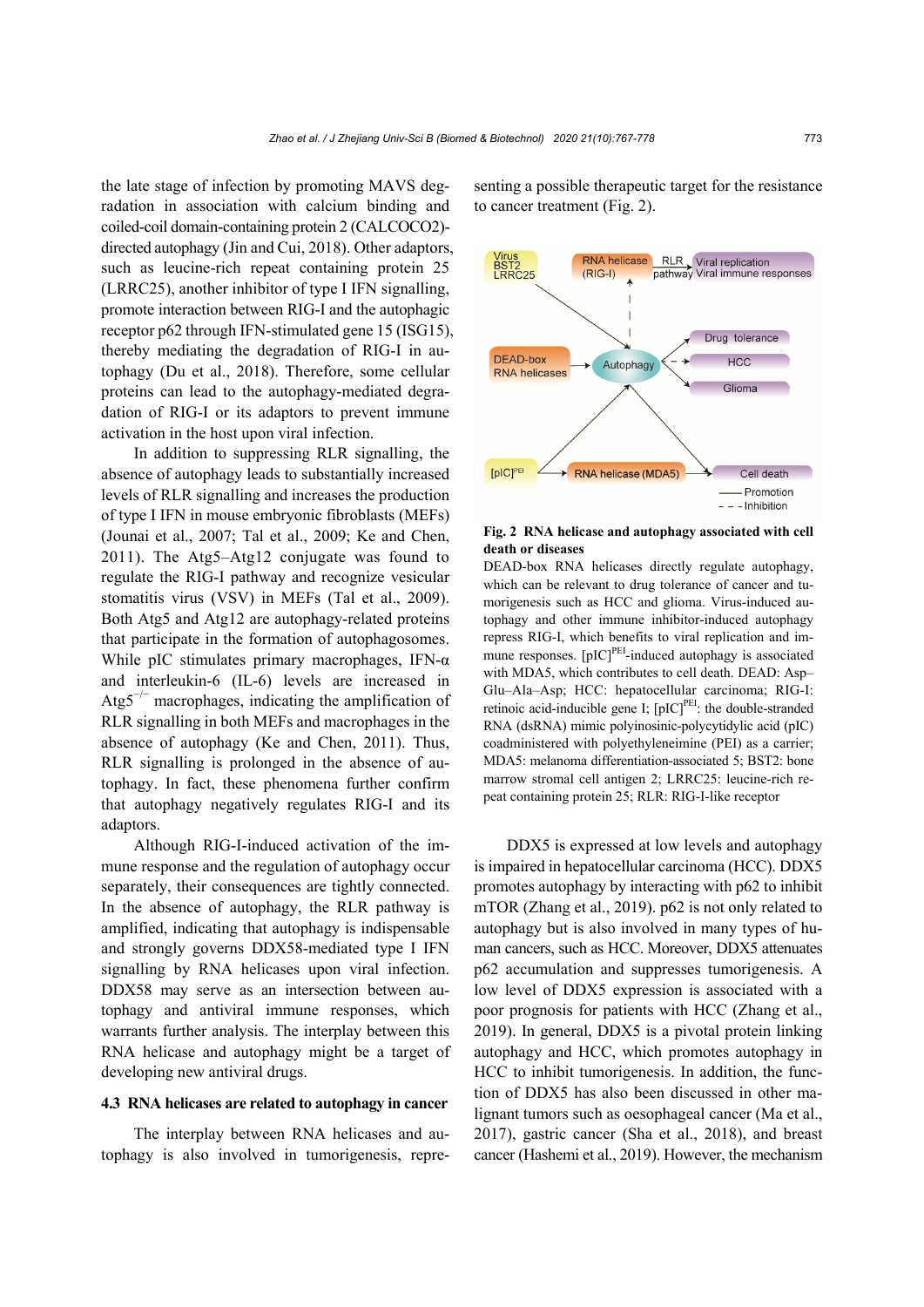by which DDX5 and autophagy regulate other tumors requires additional investigation.

Furthermore, DDX17 increases miR-34-5p and miR-5195-3p expression to target the 3'-UTR of *Beclin1* to repress *Beclin1* expression and inhibit autophagy in glioma cells (Zhang et al., 2016). Indeed, knockdown of DDX17 not only enhances autophagy but also promotes the apoptosis of glioma cells (Zhang et al., 2016). This mechanism reveals that RNA helicase suppresses autophagy to increase the growth of malignant cells by repressing the posttranscriptional modification of *Beclin1*, which is closely related to cancer.

DDX53 is present in the serum of patients with various types of tumors (Iwata et al., 2005). Repression of autophagy reduces the level of DDX53 and increases the sensitivity of breast cancer cells to anticancer drugs (Kim et al., 2017). Down-regulating DDX53 results in a decrease in the levels of autophagic proteins, which indicates the tight relationship between autophagy and DDX53 (Kim et al., 2017). Most importantly, DDX53 dramatically increases the expression of ATG5 by binding to its promoter in breast cancer cells (Kim et al., 2017). The finding that suppression of autophagy modulates RNA helicase expression in human pathological conditions is novel. Compared with DDX5, the terminus of DDX53 promotes autophagy in cancer, thereby enhancing tumor progression. Therefore, various RNA helicases may have specific functions in the same pathological process.

In summary, the interplay between RNA helicases and autophagy in cancer includes not only the antitumor function of RNA helicases but also the resistance of cancer cells. Different RNA helicases may exert common effects on autophagy, thereby leading to different results in cancer. Thus, studies exploring the relationships between RNA helicases and autophagy and their effects on cancer are important.

### **5 Conclusions and perspectives**

An increasing number of novel molecular mechanisms that regulate autophagy have been reported. The involvement of RNA helicases in autophagy has attracted increasing attention over the past several years. However, many gaps in our understanding of the connections between RNA helicases and autophagy still exist. Several members of this enzyme family function as innate sensors that participate in specifically inducing autophagy to recognize viral RNAs and activate immunity. MDA5 is the most extensively studied member of the RNA helicase family (Takeuchi and Akira, 2008; Yang et al., 2013; Rodriguez et al., 2014; Santiago et al., 2014; Szabo et al., 2014; Chan and Gack, 2015; Wu et al., 2017; Ahmad et al., 2018; Devarkar et al., 2018; Ye et al., 2018; Zheng et al., 2018), and it has been shown to recognize dsRNA and exogenous RNAs, such as viral RNA, and then interact with MAVS to activate downstream genes and clear exogenous RNAs (Takeuchi and Akira, 2008; Rodriguez et al., 2014; Ahmad et al., 2018; Ye et al., 2018). MDA5 was recently reported to activate autophagy before, during, or after viral infection according to the type of stimulation (Tormo et al., 2009; Xu et al., 2016). Nonetheless, further studies are required to determine whether MDA5 is a direct participant in autophagy. Unlike MDA5, RIG-I (DDX58) may not directly regulate autophagy, although autophagy may degrade RIG-I and its adaptors during viral infection and thus prevents immune activation (Du et al., 2018; Jin and Cui, 2018). DDX58 is also suppressed in virus-induced autophagy. Based on these results, RIG-I (DDX58) is a bridge linking autophagy and virus-induced immune responses.

The DEAD/H-box family is the largest subfamily of RNA helicases. Members of this subfamily have been extensively studied in recent years. Different RNA helicases modulate different stages of autophagy. DDX6 and its homologues control both the expression of ATG-related transcripts and proteins during nutrient deprivation (Hu et al., 2015; Liu et al., 2019). DDX53 targets the ATG5 promoter sequence to promote autophagy and then improves drug sensitivity in breast cancer cells (Kim et al., 2017; Zhang et al., 2019). DDX17 (p72) represses autophagy by decreasing the post-transcriptional modification of *Beclin1* based on an evaluation of miRNAs (Zhang et al., 2016). DDX5 promotes autophagy by interacting with the autophagyrelated protein p62, which suppresses HCC. Moreover, RNA helicases alter the survival, growth, invasion, and metastasis of cancer cells by modulating autophagy. These proteins might represent new targets for cancer therapy or sensitive diagnostic biomarkers for various types of tumors. MDA5 and RIG-I are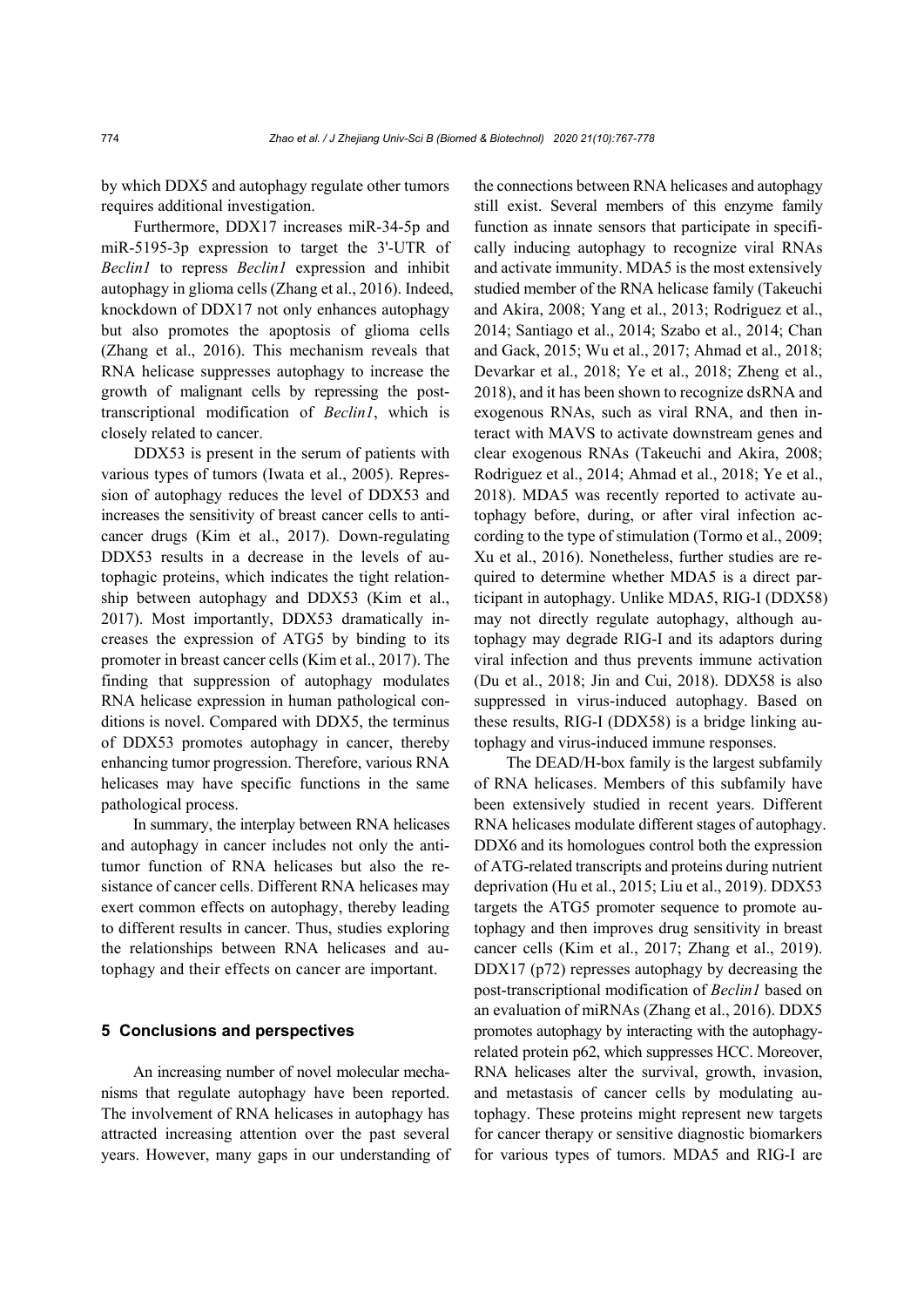associated with autophagy mainly through their involvement in activating or repressing virus-induced immune responses.

The connection between RNA helicases and autophagy has emphasized the close associations of autophagy with tumorigenesis, activation of the immune response, and viral infections. However, the mechanisms of RNA helicases and autophagy have not received sufficient attention compared to the multiple functions of these factors in regulating cell signalling or various diseases. The unique functions of other members of the RNA helicase family have not been discovered. Both RNA helicases and autophagy are highly evolutionarily conserved and contribute to maintaining cellular homeostasis. Finally, these multifunctional proteins and their mechanisms may represent new targets for the treatments of cancer, viral infections, and other diseases; thus, additional studies should be performed.

#### **Contributors**

Miao-miao ZHAO wrote the manuscript and prepared figures. Ru-sha WANG and Yan-lin ZHOU amended the grammar of the manuscript. Zheng-gang YANG provided expert comments, project planning, writing and editing. All authors have read and approved the final manuscript.

#### **Compliance with ethics guidelines**

Miao-miao ZHAO, Ru-sha WANG, Yan-lin ZHOU, and Zheng-gang YANG declare that they have no conflict of interest.

This article does not contain any studies with human or animal subjects performed by any of the authors.

#### **References**

Ahmad S, Mu X, Yang F, et al., 2018. Breaching self-tolerance to Alu duplex RNA underlies MDA5-mediated inflammation. *Cell*, 172(4):797-810.e13.

https://doi.org/10.1016/j.cell.2017.12.016

Becher P, Avalos Ramirez R, Orlich M, et al., 2003. Genetic and antigenic characterization of novel pestivirus genotypes: implications for classification. *Virology*, 311(1): 96-104.

https://doi.org/10.1016/s0042-6822(03)00192-2

- Chan YK, Gack MU, 2015. RIG-I-like receptor regulation in virus infection and immunity. *Curr Opin Virol*, 12:7-14. https://doi.org/10.1016/j.coviro.2015.01.004
- Cho B, Lim Y, Lee DY, et al., 2002. Identification and characterization of a novel cancer/testis antigen gene CAGE. *Biochem Biophys Res Commun*, 292(3):715-726. https://doi.org/10.1006/bbrc.2002.6701
- Corti O, 2019. Neuronal mitophagy: lessons from a pathway linked to Parkinson's disease. *Neurotox Res*, 36(2):292-305.

https://doi.org/10.1007/s12640-019-00060-8

- Devarkar SC, Schweibenz B, Wang C, et al., 2018. RIG-I uses an ATPase-powered translocation-throttling mechanism for kinetic proofreading of RNAs and oligomerization. *Mol Cell*, 72(2):355-368.e4. https://doi.org/10.1016/j.molcel.2018.08.021
- Du Y, Duan TH, Feng YC, et al., 2018. LRRC25 inhibits type I IFN signaling by targeting ISG15-associated RIG-I for
	- autophagic degradation. *EMBO J*, 37(3):351-366. https://doi.org/10.15252/embj.201796781
- Duprez L, Wirawan E, Vanden Berghe T, et al., 2009. Major cell death pathways at a glance. *Microbes Infect*, 11(13): 1050-1062.

https://doi.org/10.1016/j.micinf.2009.08.013

Fang SC, Su JM, Liang BY, et al., 2017. Suppression of autophagy by mycophenolic acid contributes to inhibition of HCV replication in human hepatoma cells. *Sci Rep*, 7: 44039.

https://doi.org/10.1038/srep44039

- Frankel LB, Lubas M, Lund AH, 2017. Emerging connections between RNA and autophagy. *Autophagy*, 13(1):3-23. https://doi.org/10.1080/15548627.2016.1222992
- Gorbalenya AE, Koonin EV, 1993. Helicases: amino acid sequence comparisons and structure-function relationships. *Curr Opin Struct Biol*, 3(3):419-429. https://doi.org/10.1016/S0959-440X(05)80116-2
- Hardwick SW, Luisi BF, 2013. Rarely at rest: RNA helicases and their busy contributions to RNA degradation, regulation and quality control. *RNA Biol*, 10(1):56-70. https://doi.org/10.4161/rna.22270
- Hashemi V, Masjedi A, Hazhir-Karzar B, et al., 2019. The role of DEAD-box RNA helicase p68 (DDX5) in the development and treatment of breast cancer. *J Cell Physiol*, 234(5):5478-5487. https://doi.org/10.1002/jcp.26912
- Hu GW, McQuiston T, Bernard A, et al., 2015. A conserved mechanism of TOR-dependent RCK-mediated mRNA degradation regulates autophagy. *Nat Cell Biol*, 17(7): 930-942.

https://doi.org/10.1038/ncb3189

- Huang WJ, Zhao FR, Huang Y, et al., 2014. Rapamycin enhances HBV production by inducing cellular autophagy. *Hepat Mon*, 14(10):e20719. https://doi.org/10.5812/hepatmon.20719
- Inao T, Harashima N, Monma H, et al., 2012. Antitumor effects of cytoplasmic delivery of an innate adjuvant receptor ligand, poly(I:C), on human breast cancer. *Breast Cancer Res Treat*, 134(1):89-100. https://doi.org/10.1007/s10549-011-1930-3
- Ito S, Koso H, Sakamoto K, et al., 2017. RNA helicase DHX15 acts as a tumour suppressor in glioma. *Br J Cancer*, 117(9): 1349-1359.

https://doi.org/10.1038/bjc.2017.273

Iwata T, Fujita T, Hirao N, et al., 2005. Frequent immune responses to a cancer/testis antigen, CAGE, in patients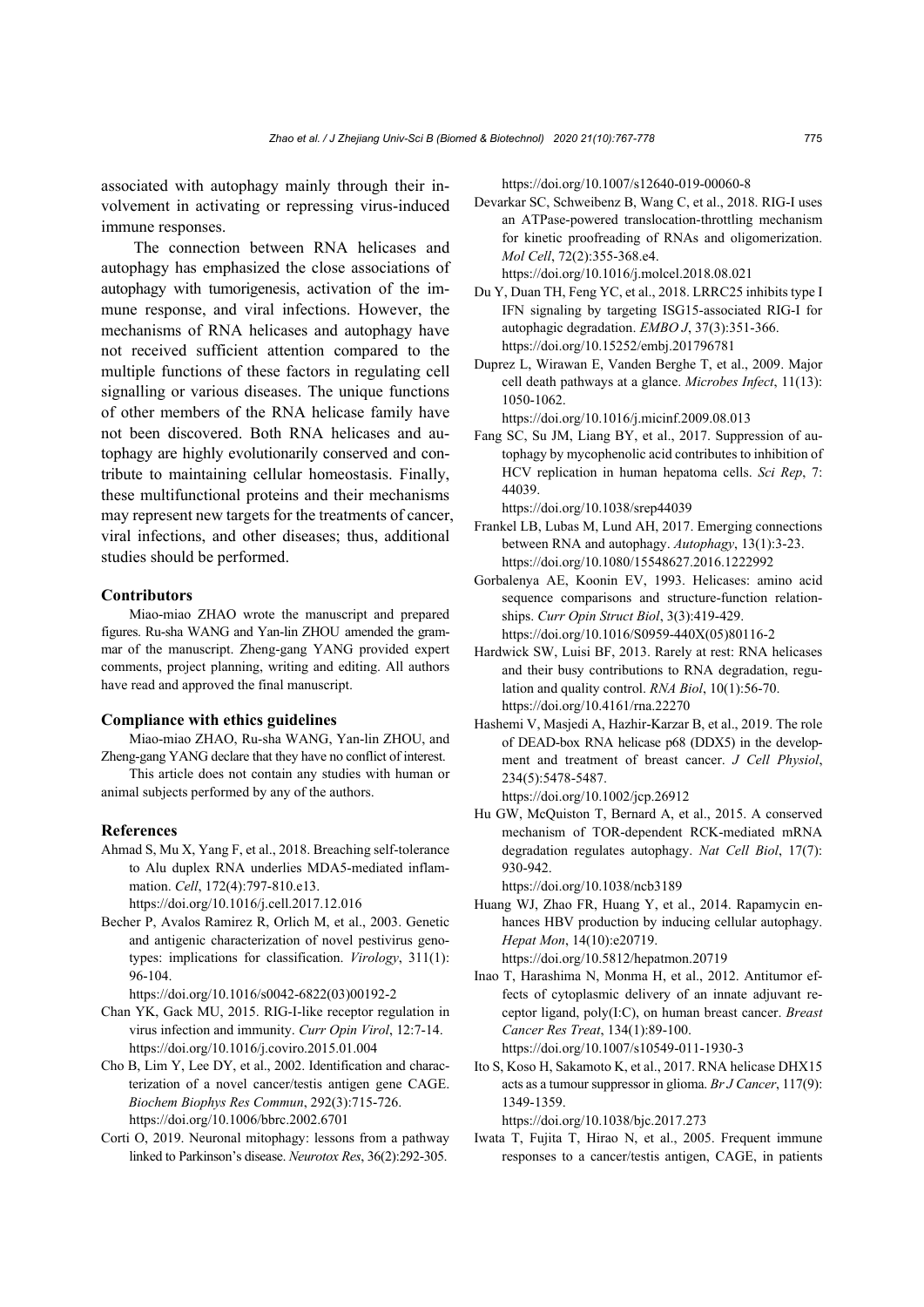with microsatellite instability-positive endometrial cancer. *Clin Cancer Res*, 11(10):3949-3957.

https://doi.org/10.1158/1078-0432.Ccr-04-1702

- Jankowsky E, 2011. RNA helicases at work: binding and rearranging. *Trends Biochem Sci*, 36(1):19-29. https://doi.org/10.1016/j.tibs.2010.07.008
- Jarmoskaite I, Russell R, 2014. RNA helicase proteins as chaperones and remodelers. *Annu Rev Biochem*, 83:697-725. https://doi.org/10.1146/annurev-biochem-060713-035546
- Jin SH, Cui J, 2018. BST2 inhibits type I IFN (interferon) signaling by accelerating MAVS degradation through CALCOCO2-directed autophagy. *Autophagy*, 14(1):171-172. https://doi.org/10.1080/15548627.2017.1393590
- Jing Y, Nguyen MM, Wang D, et al., 2018. DHX15 promotes prostate cancer progression by stimulating Siah2-mediated ubiquitination of androgen receptor. *Oncogene*, 37(5): 638-650.

https://doi.org/10.1038/onc.2017.371

- Jounai N, Takeshita F, Kobiyama K, et al., 2007. The Atg5– Atg12 conjugate associates with innate antiviral immune responses. *Proc Natl Acad Sci USA*, 104(35):14050-14055. https://doi.org/10.1073/pnas.0704014104
- Kaniuk NA, Kiraly M, Bates H, et al., 2007. Ubiquitinatedprotein aggregates form in pancreatic β-cells during diabetes-induced oxidative stress and are regulated by autophagy. *Diabetes*, 56(4):930-939. https://doi.org/10.2337/db06-1160
- Kao SH, Cheng WC, Wang YT, et al., 2019. Regulation of miRNA biogenesis and histone modification by K63 polyubiquitinated DDX17 controls cancer stem-like features. *Cancer Res*, 79(10):2549-2563. https://doi.org/10.1158/0008-5472.Can-18-2376
- Kato H, Sato S, Yoneyama M, et al., 2005. Cell type-specific involvement of RIG-I in antiviral response. *Immunity*, 23(1):19-28.

https://doi.org/10.1016/j.immuni.2005.04.010

Ke PY, Chen SSL, 2011. Activation of the unfolded protein response and autophagy after hepatitis C virus infection suppresses innate antiviral immunity in vitro. *J Clin Invest*, 121(1):37-56.

https://doi.org/10.1172/JCI41474

- Kim H, Kim Y, Jeoung D, 2017. DDX53 promotes cancer stem cell-like properties and autophagy. *Mol Cells*, 40(1):54-65. https://doi.org/10.14348/molcells.2017.2258
- Lan SH, Wu SY, Zuchini R, et al., 2014. Autophagy suppresses tumorigenesis of hepatitis B virus-associated hepatocellular carcinoma through degradation of microRNA-224. *Hepatology*, 59(2):505-517.

https://doi.org/10.1002/hep.26659

- Leitão AL, Costa MC, Enguita FJ, 2015. Unzippers, resolvers and sensors: a structural and functional biochemistry tale of RNA helicases. *Int J Mol Sci*, 16(2):2269-2293. https://doi.org/10.3390/ijms16022269
- Linares JF, Duran A, Yajima T, et al., 2013. K63 polyubiquitination and activation of mTOR by the p62-TRAF6

complex in nutrient-activated cells. *Mol Cell*, 51(3):283- 296.

https://doi.org/10.1016/j.molcel.2013.06.020

- Linder P, 2006. Dead-box proteins: a family affair—active and passive players in RNP-remodeling. *Nucleic Acids Res*, 34(15):4168-4180. https://doi.org/10.1093/nar/gkl468
- Linder P, Jankowsky E, 2011. From unwinding to clamping the DEAD box RNA helicase family. *Nat Rev Mol Cell Biol*, 12(8):505-516. https://doi.org/10.1038/nrm3154
- Liu X, Yao ZY, Jin MY, et al., 2019. Dhh1 promotes autophagy-related protein translation during nitrogen starvation. *PLoS Biol*, 17(4):e3000219. https://doi.org/10.1371/journal.pbio.3000219
- Loo YM, Gale M Jr, 2011. Immune signaling by RIG-I-like receptors. *Immunity*, 34(5):680-692. https://doi.org/10.1016/j.immuni.2011.05.003
- Ma ZC, Feng J, Guo YR, et al., 2017. Knockdown of DDX5 inhibits the proliferation and tumorigenesis in esophageal cancer. *Oncol Res*, 25(6):887-895. https://doi.org/10.3727/096504016x14817158982636
- Melchjorsen J, Jensen SB, Malmgaard L, et al., 2005. Activation of innate defense against a paramyxovirus is mediated by RIG-I and TLR7 and TLR8 in a cell-type-specific manner. *J Virol*, 79(20):12944-12951.

https://doi.org/10.1128/jvi.79.20.12944-12951.2005

Miller S, Krijnse-Locker J, 2008. Modification of intracellular membrane structures for virus replication. *Nat Rev Microbiol*, 6(5):363-374.

https://doi.org/10.1038/nrmicro1890

- Moscat J, Karin M, Diaz-Meco MT, 2016. p62 in cancer: signaling adaptor beyond autophagy. *Cell*, 167(3):606-609. https://doi.org/10.1016/j.cell.2016.09.030
- Ozgur S, Buchwald G, Falk S, et al., 2015. The conformational plasticity of eukaryotic RNA-dependent ATPases. *FEBS J*, 282(5):850-863.

https://doi.org/10.1111/febs.13198

Pattabhi S, Knoll ML, Gale M Jr, et al., 2019. DHX15 is a coreceptor for RLR signaling that promotes antiviral defense against RNA virus infection. *J Interferon Cytokine Res*, 39(6):331-346. https://doi.org/10.1089/jir.2018.0163

Pei JJ, Deng JR, Ye ZD, et al., 2016. Absence of autophagy promotes apoptosis by modulating the ROS-dependent RLR signaling pathway in classical swine fever virusinfected cells. *Autophagy*, 12(10):1738-1758.

https://doi.org/10.1080/15548627.2016.1196318

Presnyak V, Coller J, 2013. The DHH1/RCKp54 family of helicases: an ancient family of proteins that promote translational silencing. *Biochim Biophys Acta*, 1829(8): 817-823.

https://doi.org/10.1016/j.bbagrm.2013.03.006

Putnam AA, Jankowsky E, 2013. DEAD-box helicases as integrators of RNA, nucleotide and protein binding. *Biochim*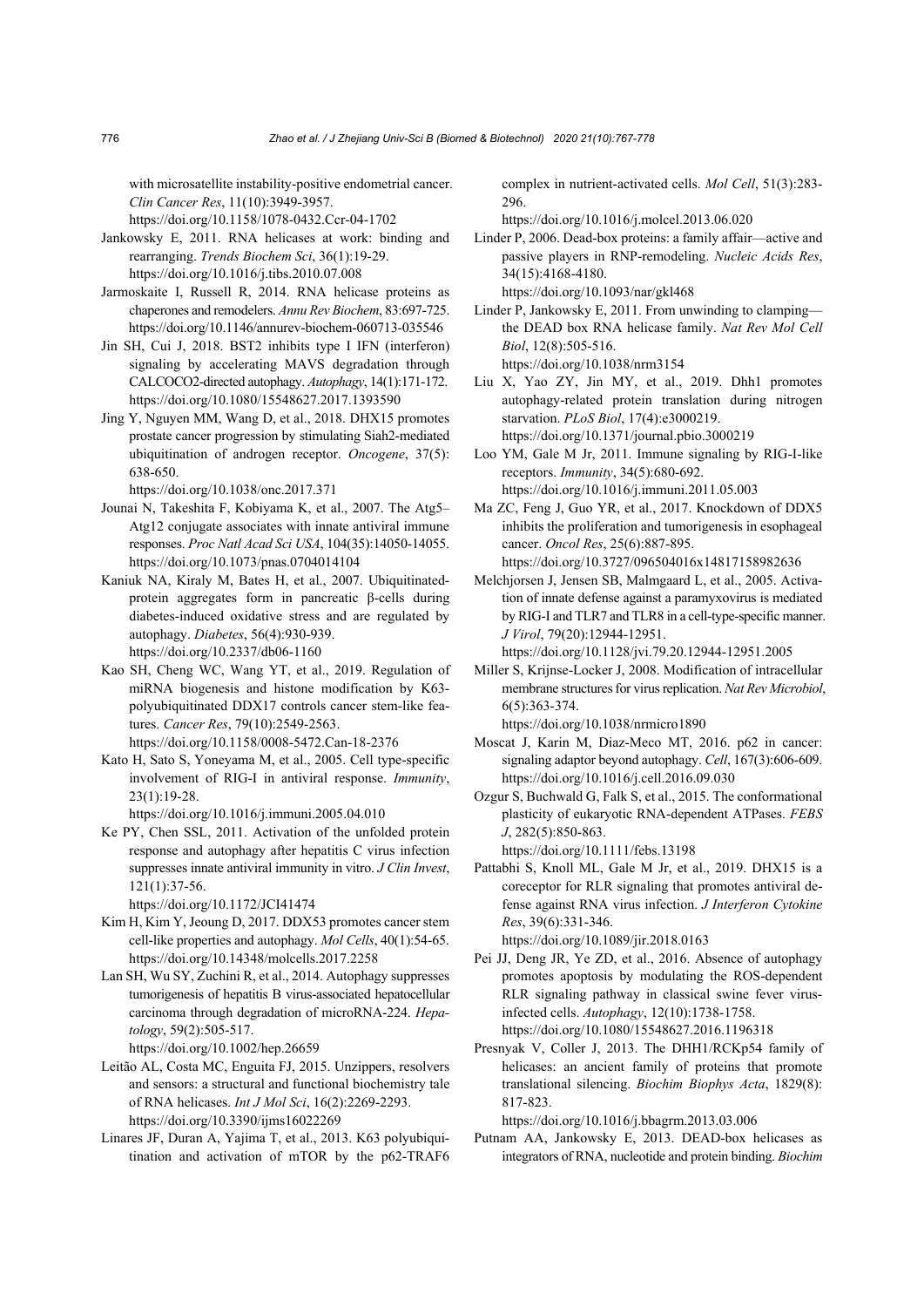*Biophys Acta*, 1829(8):884-893.

https://doi.org/10.1016/j.bbagrm.2013.02.002

Ravikumar B, Sarkar S, Davies JE, et al., 2010. Regulation of mammalian autophagy in physiology and pathophysiology. *Physiol Rev*, 90(4):1383-1435.

https://doi.org/10.1152/physrev.00030.2009

Rocak S, Linder P, 2004. DEAD-box proteins: the driving forces behind RNA metabolism. *Nat Rev Mol Cell Biol*, 5(3):232-241.

https://doi.org/10.1038/nrm1335

- Rodriguez KR, Bruns AM, Horvath CM, 2014. MDA5 and LGP2: accomplices and antagonists of antiviral signal transduction. *J Virol*, 88(15):8194-8200. https://doi.org/10.1128/JVI.00640-14
- Santiago FW, Covaleda LM, Sanchez-Aparicio MT, et al., 2014. Hijacking of RIG-I signaling proteins into virusinduced cytoplasmic structures correlates with the inhibition of type I interferon responses. *J Virol*, 88(8):4572- 4585.

https://doi.org/10.1128/JVI.03021-13

Sha M, Lin M, Wang J, et al., 2018. Long non-coding RNA MIAT promotes gastric cancer growth and metastasis through regulation of miR-141/DDX5 pathway. *J Exp Clin Cancer Res*, 37:58.

https://doi.org/10.1186/s13046-018-0725-3

Singleton MR, Dillingham MS, Wigley DB, 2007. Structure and mechanism of helicases and nucleic acid translocases. 76:23-50.

https://doi.org/10.1146/annurev.biochem.76.052305.115300

- Su CJ, Feng Y, Liu TT, et al., 2017. Thioredoxin-interacting protein induced α-synuclein accumulation via inhibition of autophagic flux: implications for Parkinson's disease. *CNS Neurosci Ther*, 23(9):717-723. https://doi.org/10.1111/cns.12721
- Sutton MN, Yang HL, Huang GY, et al., 2018. RAS-related GTPases *DIRAS1* and *DIRAS2* induce autophagic cancer cell death and are required for autophagy in murine ovarian cancer cells. *Autophagy*, 14(4):637-653. https://doi.org/10.1080/15548627.2018.1427022
- Szabo A, Magyarics Z, Pazmandi K, et al., 2014. TLR ligands upregulate RIG-I expression in human plasmacytoid dendritic cells in a type I IFN-independent manner. *Immunol Cell Biol*, 92(8):671-678. https://doi.org/10.1038/icb.2014.38

Takeuchi O, Akira S, 2008. MDA5/RIG-I and virus recognition. *Curr Opin Immunol*, 20(1):17-22. https://doi.org/10.1016/j.coi.2008.01.002

Tal MC, Sasai M, Lee HK, et al., 2009. Absence of autophagy results in reactive oxygen species-dependent amplification of RLR signaling. *Proc Natl Acad Sci USA*, 106(8): 2770-2775.

https://doi.org/10.1073/pnas.0807694106

Teodorof-Diedrich C, Spector SA, 2018. Human immunodeficiency virus type 1 gp120 and Tat induce mitochondrial fragmentation and incomplete mitophagy in human neurons. *J Virol*, 92(22):e00993-18.

https://doi.org/10.1128/jvi.00993-18

- Tormo D, Checinska A, Alonso-Curbelo D, et al., 2009. Targeted activation of innate immunity for therapeutic induction of autophagy and apoptosis in melanoma cells. *Cancer Cell*, 16(2):103-114. https://doi.org/10.1016/j.ccr.2009.07.004
- Tuteja N, Tuteja R, 2004. Unraveling DNA helicases. Motif, structure, mechanism and function. *Eur J Biochem*, 271(10): 1849-1863.

https://doi.org/10.1111/j.1432-1033.2004.04094.x

- van Tongelen A, Loriot A, de Smet C, 2017. Oncogenic roles of DNA hypomethylation through the activation of cancergermline genes. *Cancer Lett*, 396:130-137. https://doi.org/10.1016/j.canlet.2017.03.029
- Wang K, Klionsky DJ, 2011. Mitochondria removal by autophagy. *Autophagy*, 7(3):297-300. https://doi.org/10.4161/auto.7.3.14502
- Wang PH, Zhu S, Yang L, et al., 2015. Nlrp6 regulates intestinal antiviral innate immunity. *Science*, 350(6262):826-830. https://doi.org/10.1126/science.aab3145
- Wang ZT, Lu MH, Zhang Y, et al., 2019. Disrupted-inschizophrenia-1 protects synaptic plasticity in a transgenic mouse model of Alzheimer's disease as a mitophagy receptor. *Aging Cell*, 18(1):e12860. https://doi.org/10.1111/acel.12860
- Wen X, Klionsky DJ, 2016. An overview of macroautophagy in yeast. *J Mol Biol*, 428(9):1681-1699. https://doi.org/10.1016/j.jmb.2016.02.021

Wu XL, Yang J, Na T, et al., 2017. RIG-I and IL-6 are negativefeedback regulators of STING induced by double-stranded DNA. *PLoS ONE*, 12(8):e0182961. https://doi.org/10.1371/journal.pone.0182961

- Xia M, Gonzalez P, Li CY, et al., 2014. Mitophagy enhances oncolytic measles virus replication by mitigating DDX58/ RIG-I-like receptor signaling. *J Virol*, 88(9):5152-5164. https://doi.org/10.1128/JVI.03851-13
- Xu F, Li XB, Zhang PF, et al., 2016. Melanoma differentiationassociated gene 5 is involved in the induction of stress granules and autophagy by protonophore CCCP. *Biol Chem*, 397(1):67-74.

https://doi.org/10.1515/hsz-2015-0195

Xu JZ, Zhang JL, Zhang WG, 2018. Antisense RNA: the new favorite in genetic research. *J Zhejiang Univ Sci B (Biomed & Biotechnol)*, 19(10):739-749. https://doi.org/10.1631/jzus.B1700594

Yang K, Wang J, Xiang AP, et al., 2013. Functional RIG-I-like receptors control the survival of mesenchymal stem cells. *Cell Death Dis*, 4(12):e967. https://doi.org/10.1038/cddis.2013.504

- Yang L, Li P, Fu SN, et al., 2010. Defective hepatic autophagy in obesity promotes ER stress and causes insulin resistance. *Cell Metab*, 11(6):467-478. https://doi.org/10.1016/j.cmet.2010.04.005
- Yang ZF, Klionsky DJ, 2010. Mammalian autophagy: core molecular machinery and signaling regulation. *Curr Opin Cell Biol*, 22(2):124-131.